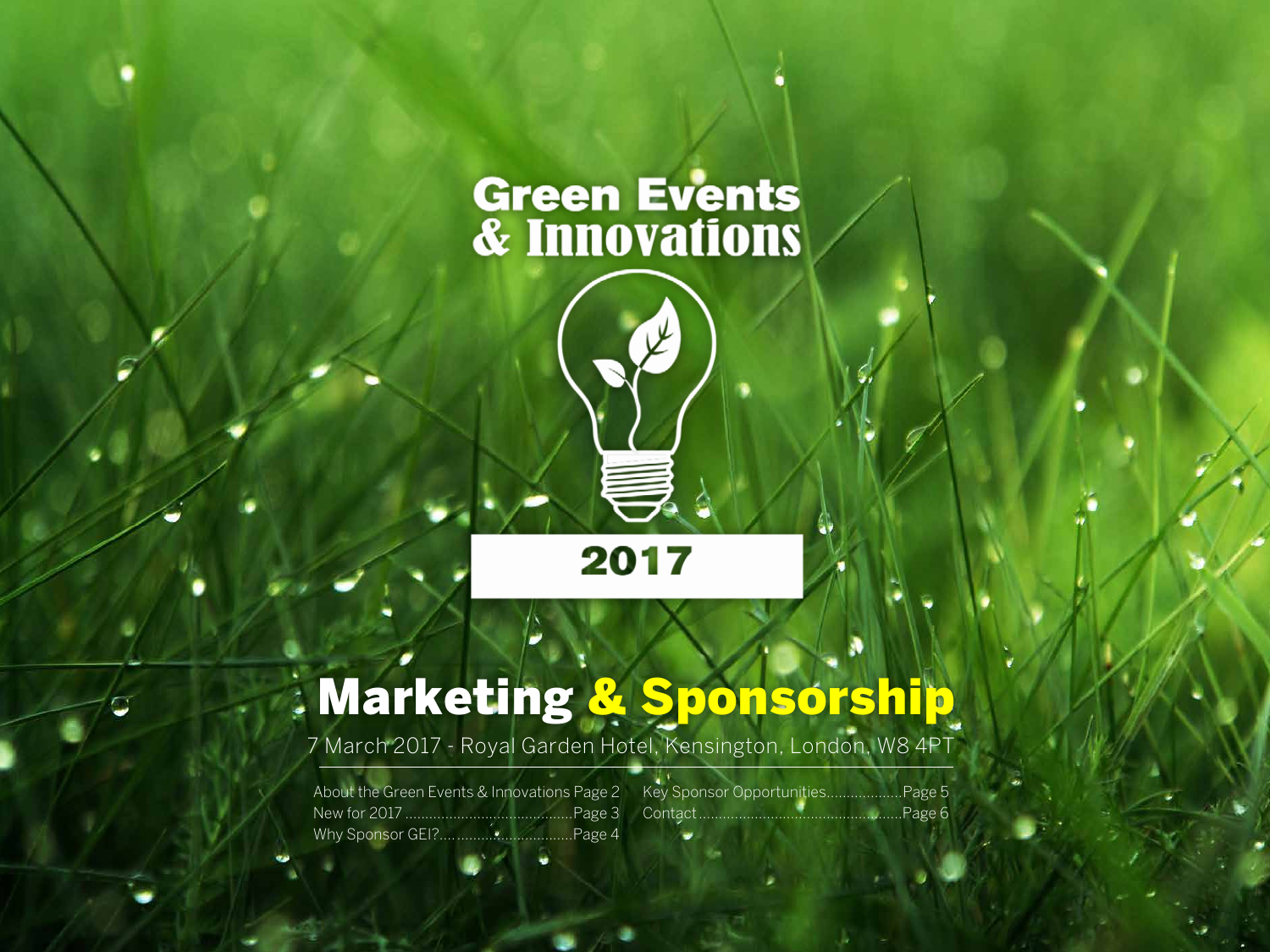

## **About Green Events & Innovations**

**The ninth edition** of the UK's leading conference for sustainability at live events will take place on Tuesday 7 March, the day before ILMC begins. Green Events & Innovations conference (GEI) is presented by A Greener Festival in partnership with ILMC supported by Bucks New University, and welcomes around 150 professionals working, or with an interest in, environmental initiatives at live events.

As the industry's response to environmental management matures, GEI continues to demonstrate the latest solutions and technologies for practical event management. The conference mixes practical

case studies and presentations from around the world, alongside networking coffee breaks, a complimentary lunch, and closing party.

The full conference schedule will be published in January, but GEI consistently attracts the industry's top speakers and innovators. The last edition included input from Joanna Haigh (Grantham Institute for Climate Change), Rob Scully (Mysteryland), Holger Jan Schmidt (GO Group/Yourope), Steve Taylor (Lake of Stars, Malawi), Fruzsina Szép (Lollapalooza Berlin), Gemma Lawrence (Creative Carbon Scotland) & Chris Johnson (Powerful Thinking).



**GEI 2017 – Marketing & Sponsorship Opportunities**<br>Chris Prosser +44 (0)20 3743 0302 marketing@ilmc.com

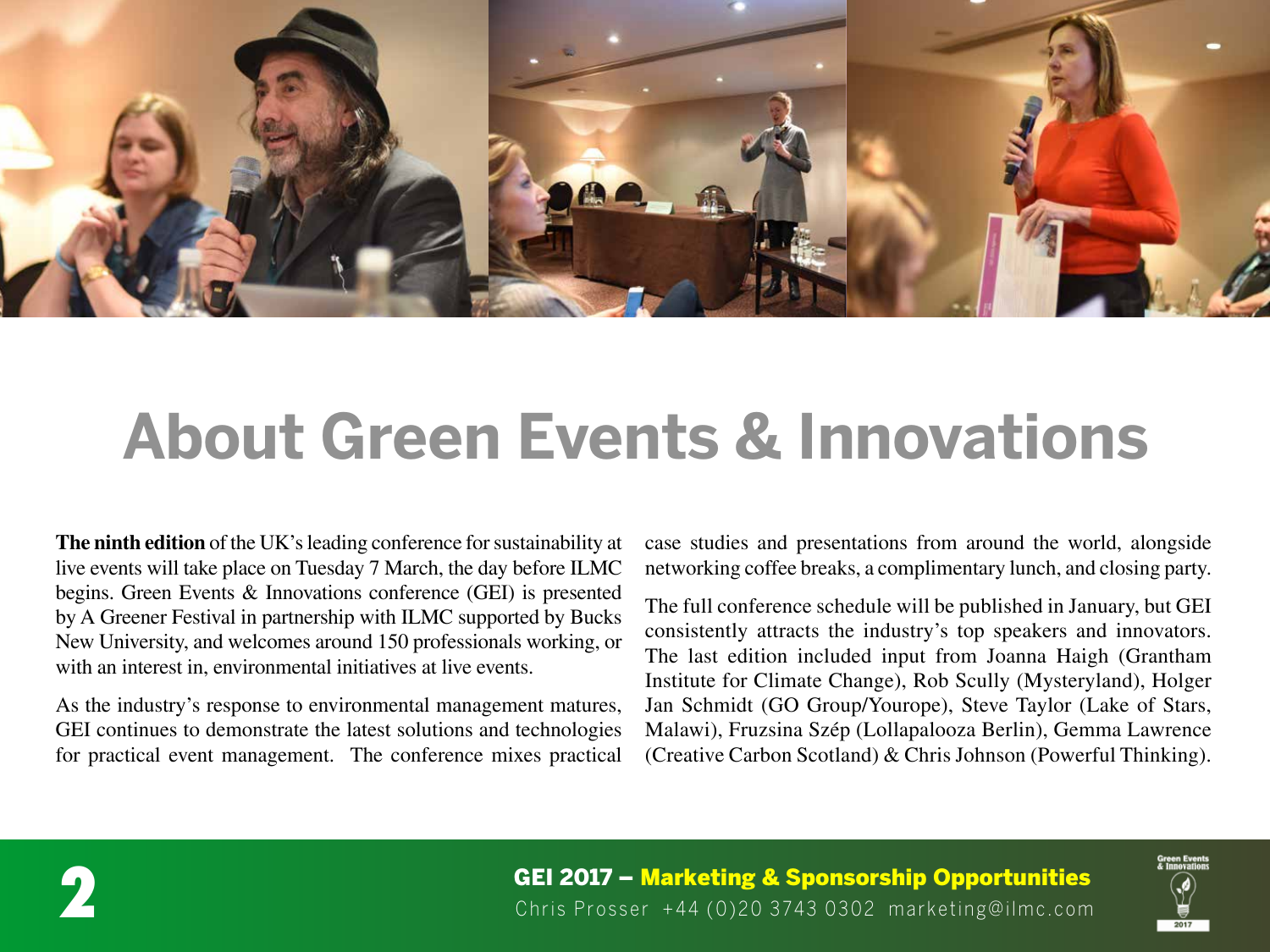

## **New for 2017**

**GEI 2017 will see the conference** return to ILMC's spiritual home – the Royal Garden Hotel – but with some significant changes introduced for its ninth edition.

By combining networking breaks and lunches with the ILMC Production Meeting, GEI delegates will be able to converse with some of the world's leading production professionals. Additionally, GEI delegates will be welcome into IPM's 'Production Notes' sessions during breaks, which showcases innovative ideas in the production and environmental spaces.

By combining 250 IPM delegates and GEI's 150 delegates in one larger networking space, trade stand holders and other sponsors will benefit from substantially increased marketing opportunities and audience. Meanwhile, through collaborative content, both of these vital business sectors can exchange information and knowledge.



**GEI 2017 – Marketing & Sponsorship Opportunities**<br>Chris Prosser +44 (0)20 3743 0302 marketing@ilmc.com

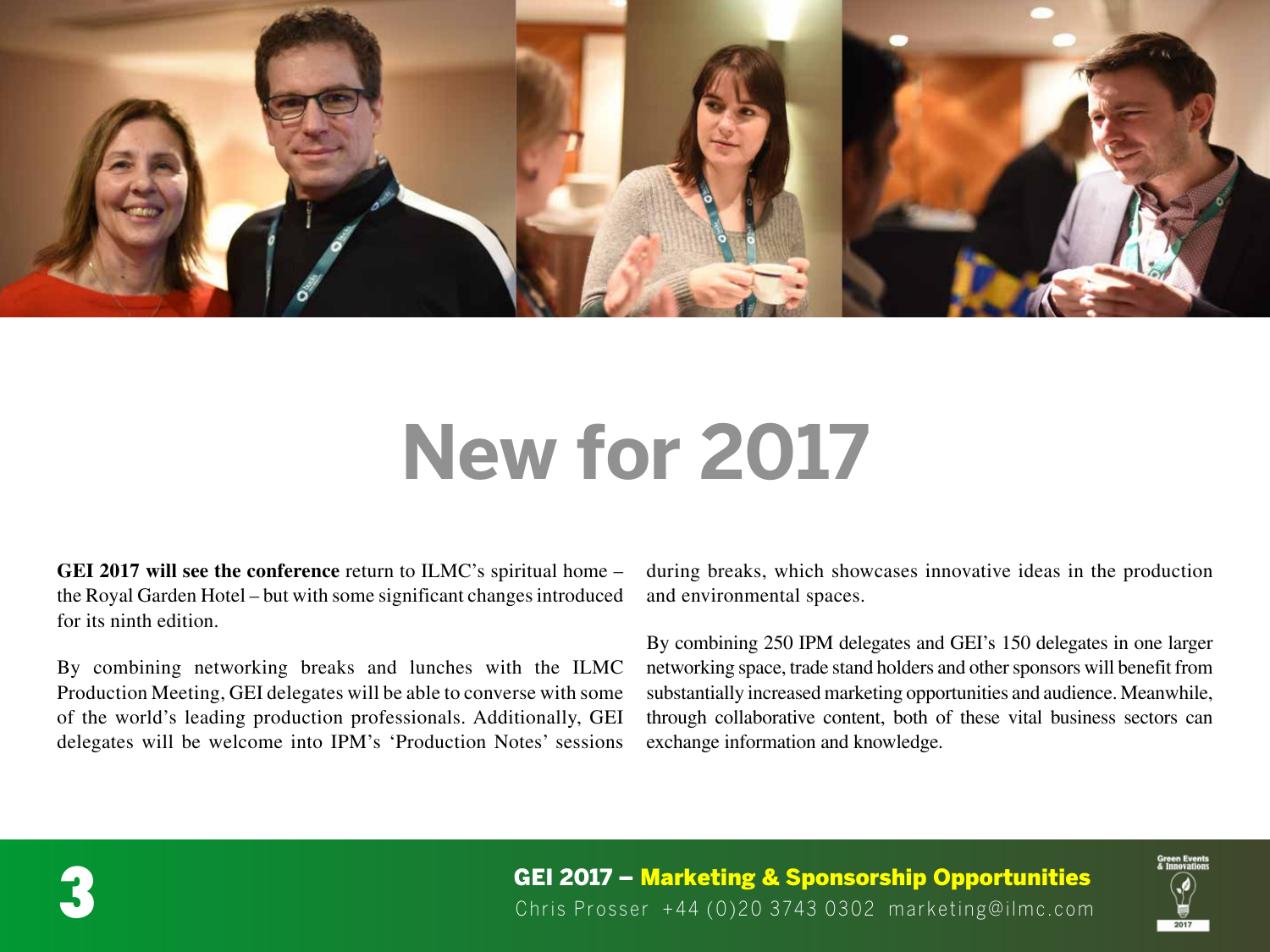# **Why Sponsor GEI**

**If you are a manufacturer** or supplier working in the international live events business, GEI is the perfect platform to reach key buyers and promote your services. The one day, focused event allows your brand to be close to decision makers, thought leaders and highly engaged professionals in the environmental space.

With regular promotion running up to and after GEI, all marketing activity benefits from exposure before, during and after the event.

- GEI is the UK's leading platform for sustainability at live events.
- GEI is a specialised and unique conference that attracts engaged professionals in the environmental space.
- A range of options from overall conference sponsorship to lunches and trade stands – allows highly effective marketing within existing budgets.
- We aim to build long-term strategic and solid partnerships with all of our partners.
- Trade press advertising features all partner logos, widening reach beyond the event, while various media partnerships ensure good PR around GEI.

**Regular attendees at GEI include:** *Festival Republic, Lollapalooza, Rock for People, ID&T, NEC Group, Rockstar Services, A Greener Festival, Global Action Plan, Yourope, Boom Festival, Doctor Music, Body & Soul Festival, Ruisrock, Arcadia, Hay Festival, Shambala, Julie's Bicycle, Glastonbury, Burning Man, Go Group, Big Issue, Access All Areas, Event Magazine, Pukkelpop, Eventbrite, Eco Action Partnership, and many more.*

*With regular promotion running up to and after GEI, all marketing activity benefits from exposure before, during and after the event.*



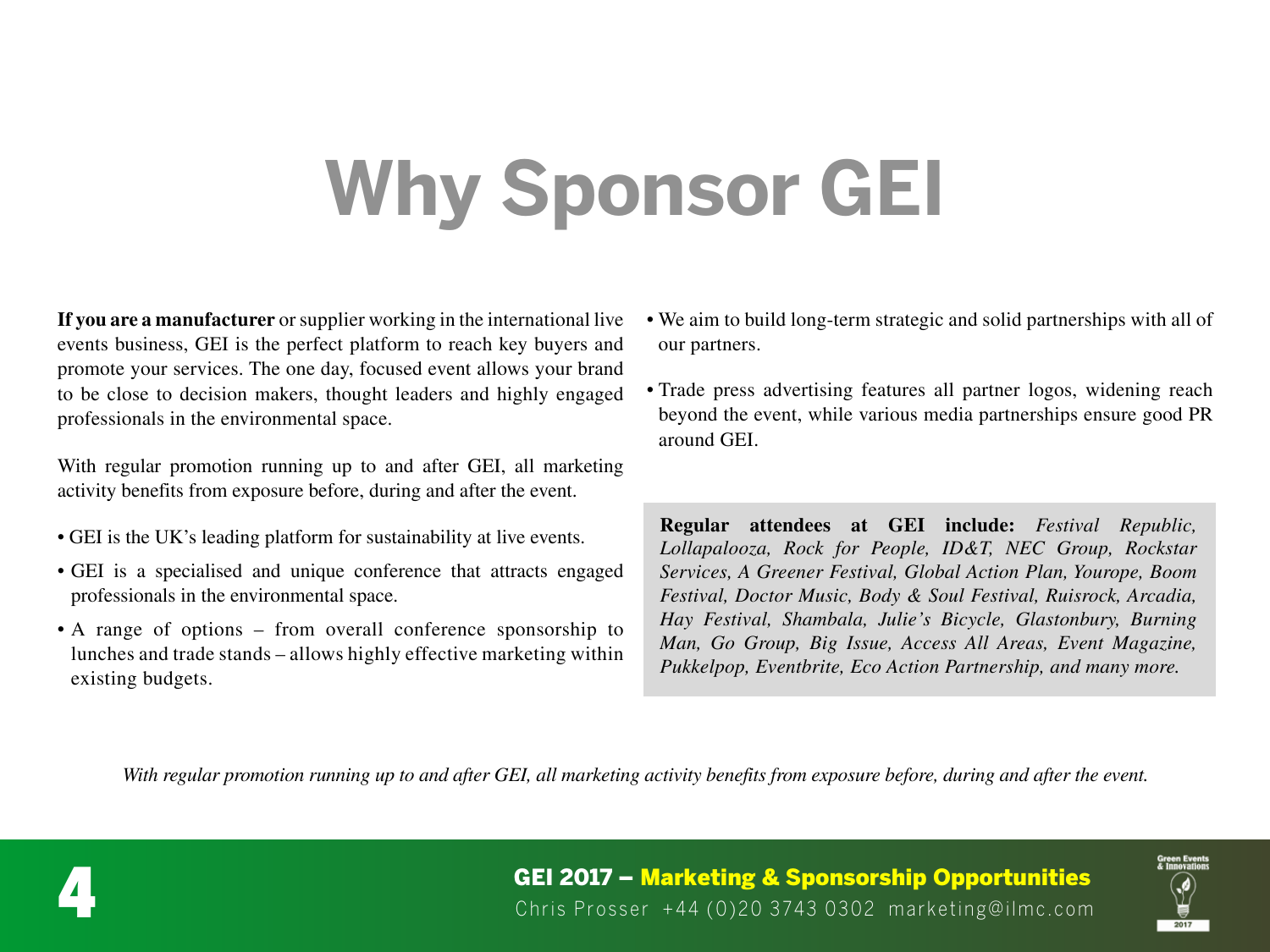# **Key Sponsor Opportunities**

### **Headline Sponsors**

GEI has one overall opportunity for a naming rights/headline sponsor. This package includes promotional elements to give you presence on the build up and around the event itself. As well as this you will be the key brand mentioned wherever the GEI brand is placed.

### • GEI website headline branding

- Banner branding at the conference
- GEI stationery
- GEI email updates
- All post-event reports
- Registration information printed in IQ Magazine
- All trade press advertising

### **Price: £3,000**

#### **Exhibition Space:** £750

Within the combined networking and lunch space, GEI has a limited number of exhibition stands. Each stand provides unprecedented exposure to around 400 delegates. Each stand includes a table, power supply and adequate space to erect a display.

#### **Buffet Lunch Presence:** £1,000

The GEI offers a complimentary buffet lunch to all of the delegates across an hour-long networking break, combined with all 250 IPM delegates. Having a presence in this extremely busy location provides

sponsors with exclusive branding and a guaranteed footfall. The sponsors can enjoy bespoke branding, a personal presence and possible drink giveaways. The package includes several elements including delegates passes. Please enquire for details.

#### **Networking Break Sponsor:** £1,000

The GEI has two 30-minute coffee breaks throughout the day and there is an opportunity for one GEI-related sponsor and one IPM-related sponsor to have branded presence during them both. Again, the package includes several tangible components to give you a wide presence around GEI.

*All packages contain a number of delegate passes to attend GEI – further details on application*



**GEI 2017 – Marketing & Sponsorship Opportunities**<br>Chris Prosser +44 (0)20 3743 0302 marketing@ilmc.com